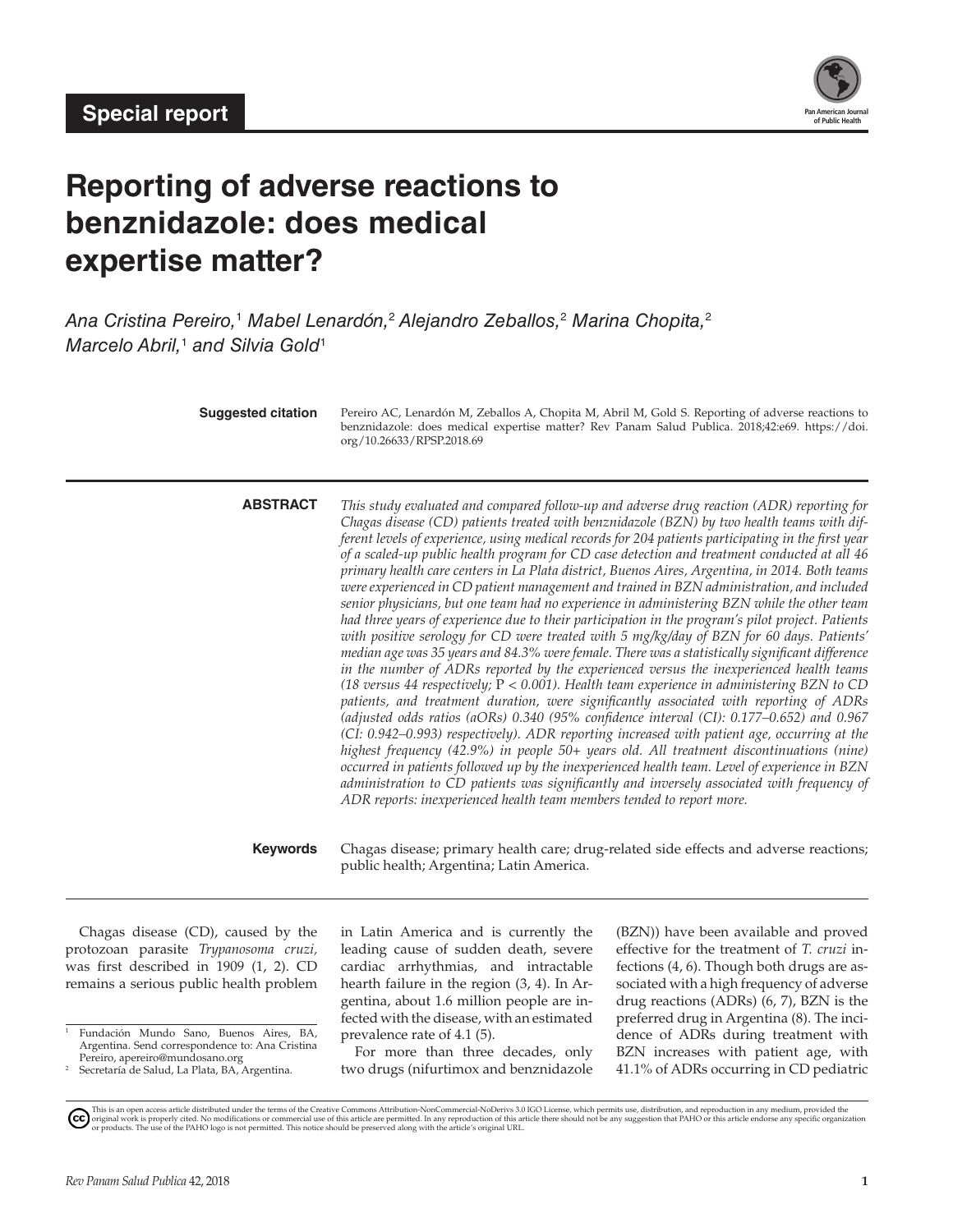patients 10 days to 19 years old (9) versus 57.1%–87.5% in CD patients 16–58 years old (10, 11). When administered during the acute phase of CD, BZN has a parasitological cure rate of nearly 80% (12, 13). Though its therapeutic indication in the chronic phase is still debated, in the absence of advanced Chagas cardiomyopathy, some experts recommend BZN treatment for chronic CD adults (3, 6).

The acute phase of CD is usually asymptomatic (6, 14), with the majority of cases progressing to a chronic phase without injury (clinically evident disease) (6, 8). Only 20%–30% of chronic CD patients develop clinically evident disease, which most commonly affects the heart in a process that may last years, or decades (6). Thus, most chagasic patients are not aware of their status and may remain infected for life (6, 14).

Active search for positive cases using laboratory serologic testing is of utmost importance for detection of CD (15), and patient access to anti-trypanosomal drugs and specialized clinical expertise is essential for appropriate disease management (6). CD patient treatment and follow-up should be performed mainly at the first level of care, as recommended by the Pan American Health Organization (PAHO) (16) and the Ministry of Health of Argentina (8).

From 2010 to 2013, a pilot project focusing on early diagnosis and timely treatment of CD was conducted at three primary health care centers (PHCCs) in an area of La Plata district, a non-endemic city, with no vectors, in Buenos Aires Province, Argentina (15). A total of 181 individuals presenting positive serology for CD were identified and treated during the pilot, with the number of diagnoses increasing each year (15). The encouraging results obtained in this project, and the need to strengthen primary care to improve prevention and treatment in CD patients, encouraged local health authorities to expand the pilottested methodology to all 46 PHCCs in La Plata in a scaled-up public health CD intervention program conducted in 2014.

Both health teams responsible for patient follow-up and assessment and reporting of ADRs for the 2014 CD intervention program were experienced in CD patient management (patient classification, patient selection for BZN treatment, and recommended hygienic and dietary practices during treatment), but one team had no experience in BZN administration

while the other team had three years of experience due to their participation in the program's pilot project. Both teams were trained in BZN administration and included senior physicians. The study reported here was conducted after one year of implementation of the program. The aim of the study was to evaluate and compare follow-up and ADR reporting for CD patients treated with BZN by two health teams with different levels of experience in BZN administration.

# **MATERIALS AND METHODS**

# **Design and population**

This retrospective follow-up study was based on medical records from the first year of the CD intervention program. The research met criteria for an exception to the informed consent requirement according to the "Guide for Investigations of Human Health" published by Argentina's Ministry of Health (items  $A3b$  and  $B1.1.5b$ )  $(17)$ ) and thus did not require an ethics review. The study complied with Declaration of Helsinki ethical principles for medical research involving human subjects, and all required measures for guaranteeing anonymity, including the use of numbers to identify patient data.

The program methodology was based on the one used during the 2010–2013 pilot project (15). Its main features included training health team members (physicians, nurses, midwives, and social workers) at the participating PHCCs in CD diagnosis and treatment, and reinforcing routine and systematic CD serology testing (enzyme-linked immunosorbent assay (ELISA) and hemagglutination inhibition (HAI)) for all pregnant women attending the PHCCs. Children whose mothers were diagnosed with CD were also tested. Although the methodology prioritized the detection and inclusion of pregnant women and children, no age or gender restrictions were defined.

All patients with positive serology for CD, except pregnant women and patients with contraindications according to the treatment guidelines (8), were prescribed parasiticide treatment with BZN for 60 days, taking 5 mg/kg/day to a maximum dose of 400 mg. Patients were contacted for weekly appointments during the first month of treatment to refill BZN and detect ADRs. The visits were made fortnightly during the

Special report **Pereiro et al. • Reporting of adverse reactions to benznidazole** 

second month. All ADRs registered by the patients or observed by the health team members were reported, regardless of clinical significance ("minor," "moderate," or "serious"). A "serious" adverse event or reaction was any untoward medical occurrence that at any dose could result in death/ be life-threatening and/or require inpatient hospitalization and/or result in persistence of significant disability or incapacity. "Moderate" adverse reactions/events were those that required suspending daily activities and/or antihistamine or corticoid treatment, and "minor" adverse reactions/ events were those that were reported in a standard questionnaire from the regulatory agency during the study but were not mentioned by the patient to the health providers and did not require treatment. No serious adverse reactions or events were reported in the study.

# **Information collected**

The following variables were collected for patients with positive serology for CD who were treated and followed during the first year of the program: baseline demographic and anthropometric characteristics (age, gender, and weight); proportion of women who were lactating; proportion of women who were using contraceptives; proportion of patients/ women who were using concomitant medication; and BZN treatment information (dose, duration, suspension, and reported ADRs).

# **Statistical analysis**

Quantitative variables were reported as means, medians, and minimums/ maximums. Qualitative variables were reported as counts and percentages.

Bivariate analyses were conducted for patient and treatment independent variables (age, gender, weight, proportion of lactating women, proportion of women using contraceptives, use of concomitant medication, BZN dose, and treatment duration) to compare the patients followed by the experienced and inexperienced health teams.

Pearson's chi-squared and Mann– Whitney *U* tests were performed to evaluate the association between the report of ADRs and categorical and continuous variables respectively.

Binomial logistic regressions were performed to identify the variables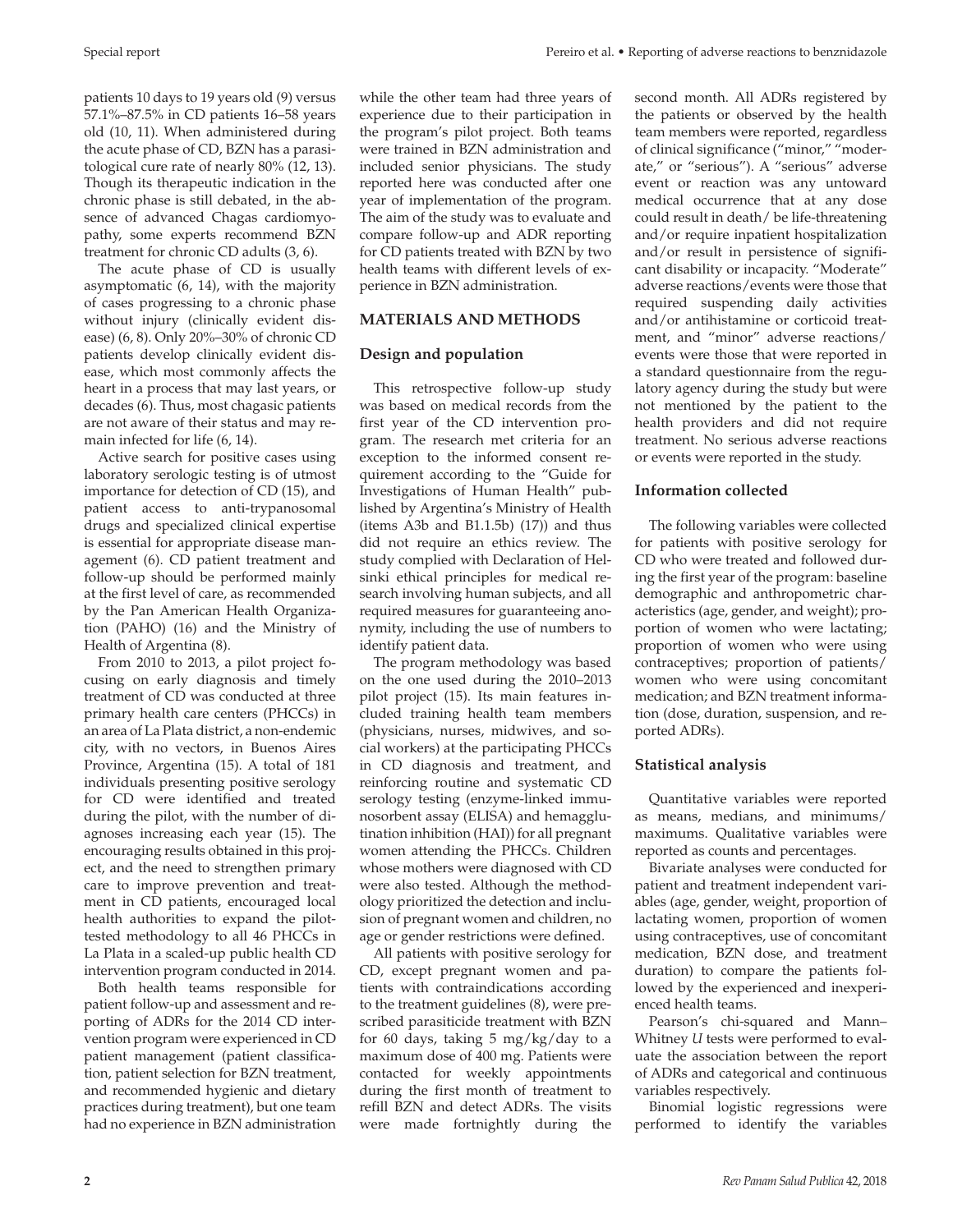significantly and independently associated with the report of ADRs. As two independent variables (proportion of lactating women and proportion of women using contraceptives) are only applicable to female gender patients, two binomial logistic regressions were performed: one considering male and female patients and all independent variables except the proportions of lactating women and women using contraceptives, and the other considering female patients only and all independent variables except gender. Adjusted odds ratios (aORs) and their respective 95% confidence intervals (CIs) were also estimated.

All statistical tests were two-tailed, considered 5% statistically significant, and used 95% CIs whenever applicable. Statistical analyses were performed using IBM® SPSS®, version 19.0 (IBM Corp., Armonk, NY, USA).

#### **RESULTS**

# **Patient and treatment characterization**

Data for 204 patients with positive serology for CD during the first year of the program were included in the study. Of those, 99 patients were followed at PHCCs that had participated in the pilot project and 105 were followed at additional PHCCs added to the coverage of the scaled-up intervention program. The majority of patients were female (84.3%), median age was 35 years (range: 3–64), and median weight was 66 kg (range: 11.5–125).

Baseline demographic and anthropometric characteristics (gender, age, and weight) and the proportion of patients using concomitant medication did not differ significantly between patients evaluated by the two health teams (Table 1). The proportion of lactating women and women using contraceptives were significantly higher in female patients evaluated by the experienced health team compared to those evaluated by the health team with no previous experience (13.1% versus 2.3% and 20.2% versus 4.5% respectively). No statistically significant differences were observed between the two health team groups for BZN dose or treatment duration.

#### **ADR reporting**

A total of 62 ADRs were reported during the first year of the program's **TABLE 1. Characteristics of Chagas disease (CD) patients treated with benznidazole (BZN) (***n* **= 204), by type of health team (experienced versus inexperienced), La Plata, Buenos Aires, Argentina, 2014–2015**

| CD patient characteristic                                                             | Health team with experience<br>in BZN administration to<br>CD patients<br>$(No. = 99)$ | Health team with no<br>previous experience in BZN<br>administration to CD patients<br>$(No. = 105)$ | P                                          |
|---------------------------------------------------------------------------------------|----------------------------------------------------------------------------------------|-----------------------------------------------------------------------------------------------------|--------------------------------------------|
| Male $(\%)$                                                                           | 15(15.2)                                                                               | 17(16.2)                                                                                            | 0.838a                                     |
| Median age in years (min-max <sup>b</sup> )                                           | $34(3-52)$                                                                             | $36(4 - 64)$                                                                                        | 0.159c                                     |
| Median weight in kg (min-max)                                                         | 65.0 (13.0-100.0)                                                                      | 68.0 (11.5-125.0)                                                                                   | $0.155^{d}$                                |
| Using concomitant medication (%)                                                      | 9(9.1)                                                                                 | 5(4.8)                                                                                              | $0.222$ <sup>a</sup>                       |
| Lactating female (%)                                                                  | 11(13.1)                                                                               | 2(2.3)                                                                                              | 0.007a                                     |
| Female using contraceptives (%)                                                       | 17(20.2)                                                                               | 4(4.5)                                                                                              | $0.002$ <sup>a</sup>                       |
| Median BZN dose in mg (min-max)<br>Median BZN treatment duration in<br>days (min-max) | 325.0 (60.0-400.0)<br>$60.0(30.0 - 60.0)$                                              | 349.0 (50.0-450.0)<br>$60.0(9.0 - 60.0)$                                                            | $0.066$ <sup>d</sup><br>0.068 <sup>d</sup> |

*Source:* Prepared by the authors based on the study results.

a Pearson's chi-squared test.

b Min–max: minimum–maximum.

<sup>c</sup> *t*-test for equality of means.

d Mann–Whitney *U* test for independent samples.

implementation, categorized as follows: dermatitis and pruritus, 31; gastrointestinal disturbances, 12; headache and nausea, 6; muscular pains, 5; other, 8. Of these, 18 were reported by the health team with previous experience in BZN administration to CD patients and 44 were reported by the health team with no previous experience. This difference was statistically significant (*P* < 0.001). No serious ADRs were reported.

### **Factors associated with the ADR reports**

Bivariate analyses between each independent variable and the report of ADRs (Table 2) demonstrated that the experience of the health team members in BZN administration to CD patients and the treatment duration were significantly associated with the report of ADRs when considering both genders as well as female patients only.

The results of the two binomial logistic regressions conducted for both male and female patients and female patients only are summarized in Table 3. The backward elimination process was used in both logistic regressions: all independent variables (except the proportion of lactating women and women using contraceptives, when considering both male and female patients, and the gender variable, when considering female patients only) were initially entered in the models, and each one was sequentially deleted if it did not contribute to the regression

equation (i.e., if it was not statistically significant).

Based on the logistic regressions results for the model, considering both genders, the experience of the health team members in BZN administration to CD patients and the treatment duration were the only variables significantly associated with the report of ADRs (aOR: 0.340 (CI: 0.177–0.652) and aOR: 0.967 (CI: 0.942–0.993) respectively). Similarly, the same variables were significantly associated with the report of ADRs in the logistic regression model considering female patients only (aOR: 0.252 (CI: 0.121–0.527) and aOR: 0.969 (CI: 0.943– 0.996) respectively).

Goodness-of-fit-tests (Hosmer– Lemeshow) demonstrated good performance for the model considering both genders and the model considering female patients only (*P* = 0.338 and  $P = 0.230$  respectively).

#### **ADR reporting frequency**

The frequency of ADR reporting by age group is shown in Table 4. Report of an ADR increased with patient age so was most frequent for people more than 50 years old, with 42.9% of this age group having an ADR report.

#### **Treatment suspension**

A total of nine patients, all followed by the health team with no previous experience in BZN administration to CD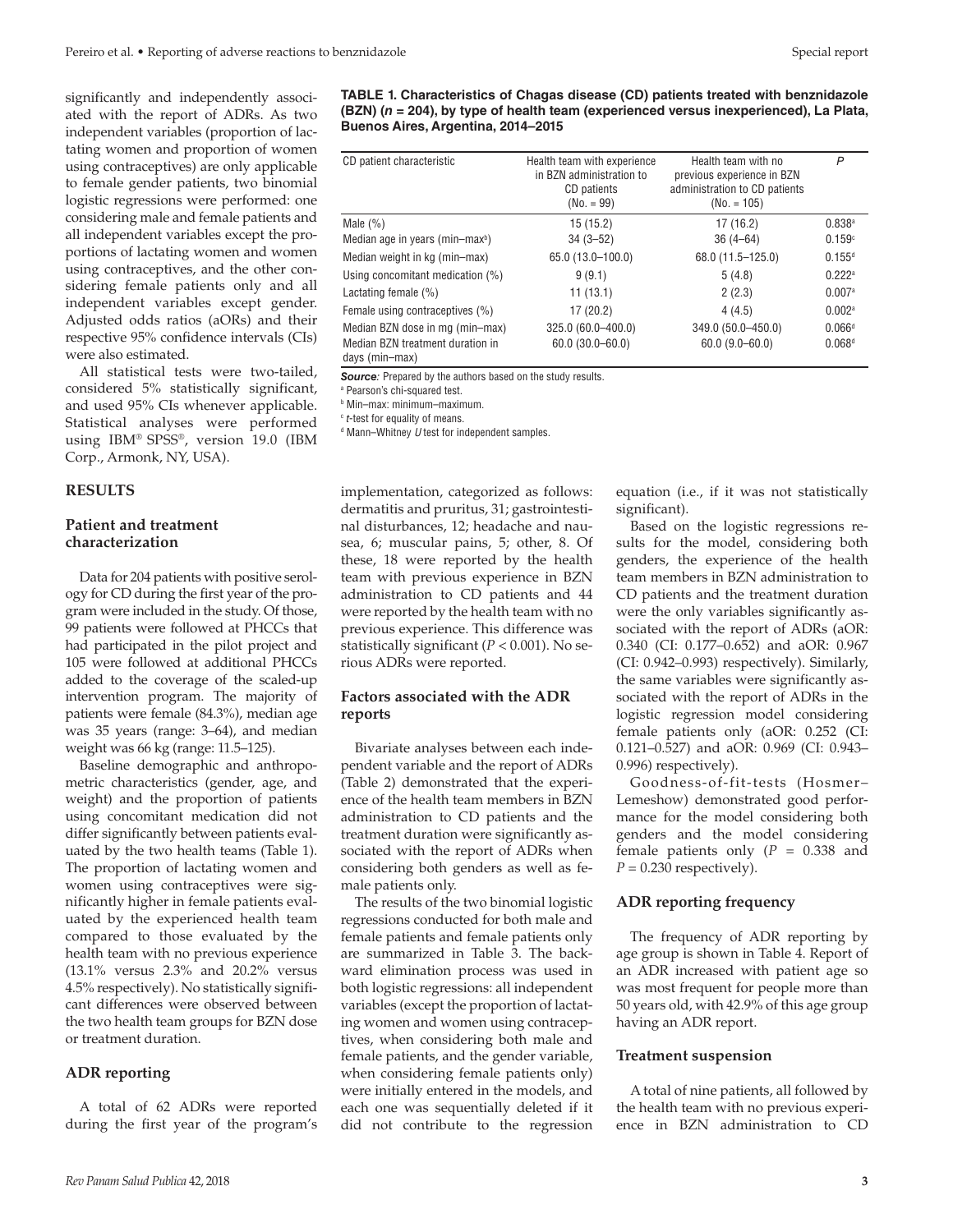**TABLE 2. Characteristics of Chagas disease (CD) patients treated with benznidazole (BZN) (***n* **= 204) that appear to be associated with reporting of adverse drug reactions (ADRs), La Plata, Buenos Aires, Argentina, 2014–2015**

| Characteristic                                                             | ADR report<br>$(No. = 62)$ | No ADR report<br>$(No. = 142)$ | $\overline{P}$         |
|----------------------------------------------------------------------------|----------------------------|--------------------------------|------------------------|
| All patients                                                               |                            |                                |                        |
| Gender (%)                                                                 |                            |                                |                        |
| Male                                                                       | 10(16.1)                   | 22(15.5)                       | 0.909a                 |
| Female                                                                     | 52 (83.9)                  | 120 (84.5)                     |                        |
| Median age in years (min-max <sup>b</sup> )                                | $36.5(6.0 - 56.0)$         | $34.0(3.0 - 64.0)$             | 0.164c                 |
| Median weight in kg (min-max)                                              | $67.5(22.0 - 97.0)$        | 66.0 (11.5-125.0)              | 0.312c                 |
| Median BZN dose in mg (min-max)                                            | 350 (100.0-450.0)          | 325 (50.0-400.0)               | 0.229c                 |
| Median BZN treatment duration in days (min-max)                            | $60(9.0 - 60.0)$           | $60(15.0 - 60.0)$              | 0.045c                 |
| Using concomitant medication (%)                                           |                            |                                |                        |
| Yes                                                                        | 60 (96.8)                  | 130 (91.5)                     | 0.175a                 |
| <b>No</b>                                                                  | 2(3.2)                     | 12(8.5)                        |                        |
| Health team with experience in BZN administration<br>to CD patients $(\%)$ |                            |                                |                        |
| Yes                                                                        | 18(29.0)                   | 81 (57.0)                      | $< 0.001$ <sup>a</sup> |
| N <sub>0</sub>                                                             | 44 (71.0)                  | 61(43.0)                       |                        |
| Female patients only                                                       |                            |                                |                        |
| Median age in years (min-max)                                              | $35.5(6.0 - 56.0)$         | $34.0(3.0 - 52.0)$             | 0.137c                 |
| Median weight in kg (min-max)                                              | 65.5 (24.0-97.0)           | 65.0 (11.5-125.0)              | 0.392c                 |
| Median BZN dose in mg (min-max)                                            | 325.0 (122.0-450.0)        | 325.0 (50.0-400.0)             | 0.352c                 |
| Median BZN treatment duration in days (min-max)                            | $60.0(9.0 - 60.0)$         | $60.0(15.0 - 60.0)$            | 0.044c                 |
| Using concomitant medication (%)                                           |                            |                                |                        |
| Yes                                                                        | 2(3.8)                     | 10(8.3)                        | 0.289a                 |
| No                                                                         | 50 (96.2)                  | 110 (91.7)                     |                        |
| Health team with experience in BZN administration<br>to CD patients $(\%)$ |                            |                                |                        |
| Yes                                                                        | 13(25.0)                   | 71 (59.2)                      | $< 0.001$ <sup>a</sup> |
| <b>No</b>                                                                  | 39 (75.0)                  | 49 (40.8)                      |                        |
| Lactating $(\%)$                                                           |                            |                                |                        |
| Yes                                                                        | 1(1.9)                     | 12(10.0)                       | 0.066a                 |
| No                                                                         | 51(98.1)                   | 108 (90.0)                     |                        |
| Using contraceptives (%)                                                   |                            |                                |                        |
| Yes                                                                        | 5(9.6)                     | 16(13.3)                       | 0.494a                 |
| No                                                                         | 47 (90.4)                  | 104 (86.7)                     |                        |

**Source**: Prepared by the authors based on the study results.

a Pearson's chi-squared test.

b Min–max: minimum–maximum.

c Mann–Whitney *U* test.

patients, discontinued BZN treatment. Of these, six patients discontinued it due to ADRs, and three stopped their treatment due to travel reasons.

# **DISCUSSION**

Argentina has the highest number of people living with CD (in absolute terms). This is an extremely big challenge for the health authorities due to the morbidity and mortality caused by this neglected disease. For decades, a few hospitals in some provinces have provided medical services for people with CD, but not enough to satisfy the demand. This lack of providers, which has been the main access barrier, occurred in almost all countries in the Latin American region. In an effort to fill this gap, PAHO advised all of its member countries to promote medical services for people with CD at the primary health care level.

La Plata district in Buenos Aires Province was a pioneer in creating a public program for CD at the primary care level. A public health intervention program designed to improve primary care prevention and treatment of CD was conducted at all 46 PHCCs in La Plata. Two different medical teams managed CD prevention

and treatment at the PHCCs. Both teams had experience in CD patient management, were trained in BZN administration, and included senior physicians. However, only one team had experience in BZN administration to CD patients, having participated in the three-year pilot project for the program; the other team had no experience in BZN administration to CD patients prior to their participation in the second, scaled-up phase of the study.

The main finding after one year of follow-up was the significantly higher reporting of ADRs by health team members with no previous experience in the treatment of CD patients with BZN compared to health team members with three years of previous experience (44 versus 18 respectively; *P* < 0.001)—quite similar to the situation observed during the first year of the pilot project. This result suggests a possible association between the level of therapeutic experience with BZN in the management of CD and the reporting of ADRs. While providing training to the health team members during the pilot project, it was observed that although they were knowledgeable about CD, they had no previous experience with BZN, and the initial fears of ADRs were relatively high (15).

Both teams used the same ADR classification and implemented the same treatment for minor or moderate ADRs. No serious ADRs were registered. The most frequent ADRs were allergic dermatitis and pruritus, and gastrointestinal intolerance, in accordance with the literature (18). The level of experience of the health teams was expected to be the main factor associated with ADR reporting, but other patient- and treatment-related variables may have influenced the incidence of ADRs as well as the reporting of them. These variables include patient demographic and anthropometric characteristics (age, sex, and weight); the proportions of lactating women and women using contraceptives; the use of concomitant medication; and the BZN dose and treatment duration. Of these variables, age has been reported as a factor influencing the frequency and intensity of BZN ADRs, which become more frequent and severe with advancing age (6, 9, 19), and female sex has been associated with an increased occurrence of BZN ADRs (3).

The logistic regressions confirmed the results obtained in the bivariate analyses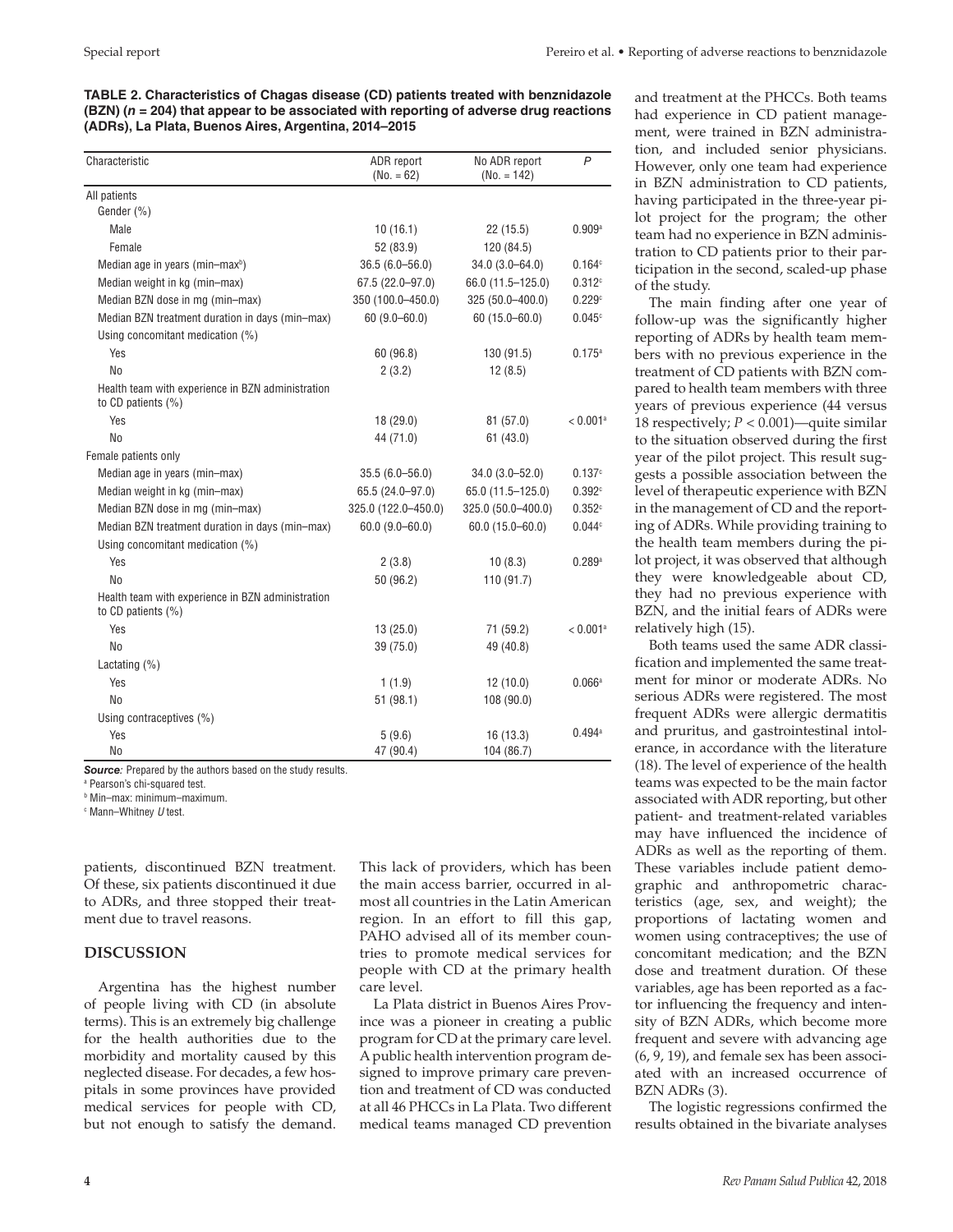**TABLE 3. Logistic regression models for reporting of adverse drug reactions (ADRs) to benznidazole (BZN) treatment in Chagas disease (CD) patients (***n* **= 204), La Plata, Buenos Aires, Argentina, 2014–2015**

| Characteristic                                                                                                               | P       | $a$ OR <sup>a</sup> | $95\%$ CI <sup>b</sup> |
|------------------------------------------------------------------------------------------------------------------------------|---------|---------------------|------------------------|
| All patients <sup>c</sup>                                                                                                    |         |                     |                        |
| Health team with experience in BZN administration to<br>CD patients (ref <sup><math>d</math></sup> = no previous experience) | 0.001   | 0.340               | $0.177 - 0.652$        |
| BZN treatment duration (days)                                                                                                | 0.012   | 0.967               | $0.942 - 0.993$        |
| Female patients only <sup>e</sup>                                                                                            |         |                     |                        |
| Health team with experience in BZN administration to<br>CD patients (ref = $no$ previous experience)                         | < 0.001 | 0.252               | $0.121 - 0.527$        |
| BZN treatment duration (days)                                                                                                | 0.027   | 0.969               | $0.943 - 0.996$        |

*Source:* Prepared by the authors based on the study results.

a aOR: adjusted odds ratio.

b CI: confidence interval.

c Independent variables included in the analysis for all patients: gender, age (years), weight (kg), BZN dose (mg), BZN treatment duration (days), and use of concomitant medication; variables that did not show statistical significance (*P* < 0.05) for ADR reporting were excluded from the final model.

d Ref: reference.

e Independent variables included in the analysis for female patients only: age (years), weight (kg), BZN dose (mg), BZN treatment duration (days), use of concomitant medication, lactating, and use of contraceptives.

**TABLE 4. Frequency of reporting of adverse drug reactions (ADRs) to benznidazole (BZN) treatment in Chagas disease patients (***n* **= 204), by age group, La Plata, Buenos Aires, Argentina, 2014–2015**

| Age group (years) | No. of patients | No. of ADRs reported | % of age group with 6 ADRs reported |
|-------------------|-----------------|----------------------|-------------------------------------|
| $0 - 19$          | 13              |                      | 23.1                                |
| $20 - 39$         | 128             | 35                   | 27.3                                |
| $40 - 50$         | 56              |                      | 37.5                                |
| > 50              |                 |                      | 42.9                                |

*Source:* Prepared by the authors based on the study results.

for male and female patients and for female patients only: the level of experience of the health team members in BZN administration to CD patients and the BZN treatment duration were significantly associated with the report of ADRs, independent of all variables initially considered in the models. Specifically, for both male and female patients, the experienced health team members had a 66.0% decreased odds of reporting ADRs compared to inexperienced health team members, and the odds of reporting an ADR decrease by 3.3% per treatment day. In female patients only, the odds of reporting ADRs by experienced health team members decreased by 74.8% compared to inexperienced health team members, and the odds of reporting an ADR decreased by 3.1% per treatment day.

Two main factors related to the lack of previous experience with BZN may explain the higher reporting of ADRs by the inexperienced health team members. First, compared to the experienced health team, these members were more likely to be unfamiliar with certain conditions for which appropriate measures should be adopted prior to the start of BZN treatment. Common examples include obese patients with fatty livers that should first follow a diet to lose weight, and febrile patients, for whom it is recommended to start the treatment only after fever resolution. Second, inexperienced members either lacked knowledge of the hygienic and dietary recommendations that should be followed when considering treatment with BZN, or did not consider them relevant. These included a low-fat and hypoallergenic diet, abstention from alcohol consumption, and avoiding prolonged exposures to the sun (8). As a result, patients followed by the inexperienced team were more likely to have started BZN before the adoption of appropriate measures for relevant comorbidities and to be unaware of the recommendations to be followed during treatment, thus increasing the propensity for developing ADRs. Clinical disorders to be excluded from initial treatment were better fulfilled by the experienced teams.

Although the decreased odds of reporting an ADR per treatment day with a longer treatment duration suggest that variable is associated with reduced reporting of ADRs, it could also be explained by the fact that the majority of treatment discontinuations were due to ADRs. Consequently, shorter treatment periods (due to treatment discontinuations) were associated with a more frequent reporting of ADRs compared to longer periods, which is reflected by a longer treatment duration in patients with no reported ADR compared to patients for which an ADR was reported (median: 60 (15.0–60.0) versus 60 (9.0– 60.0 days); mean:  $56.1 \pm 9.0$  versus  $50.5 \pm 1.0$ 15.6 days respectively).

The patients evaluated by both health teams differed significantly in terms of the proportions of lactating women and women using contraceptives. Despite the possible increased propensity to develop adverse reactions in patients using contraceptives, due to a higher risk of drug interactions, the difference observed between both patient groups is not expected to have been responsible for the higher reporting of ADRs by the inexperienced health team, for two main reasons. First, the use of contraceptives was significantly lower in patients evaluated by the inexperienced health team. Second, this variable was not significantly associated with the report of ADRs in the logistic regression model.

The number of women of reproductive age was similar in both groups; contraceptive measures are required during treatment because the teratogenic effects of BZN are unknown. Therefore, the high proportion of women using contraceptive measures in the experienced health team indicates that the national guidelines were respected. This is the same case for lactating women, because although national guidelines have not been updated, recent studies have shown that the percentage of BZN in breast milk is negligible, and therefore lactation is allowed under treatment. Again, this shows that the experienced team had more knowledge.

Overall, during the first year of implementation of the extension program, ADRs were reported in 30.4% (62/204) of patients. This percentage is lower than the ones reported for CD patients 16–58 years old (57.1% to 87.5%) (10, 11) and for CD pediatric patients 10 days to 19 years old (41.1%) (9). Differences in the patients' age and BZN dosage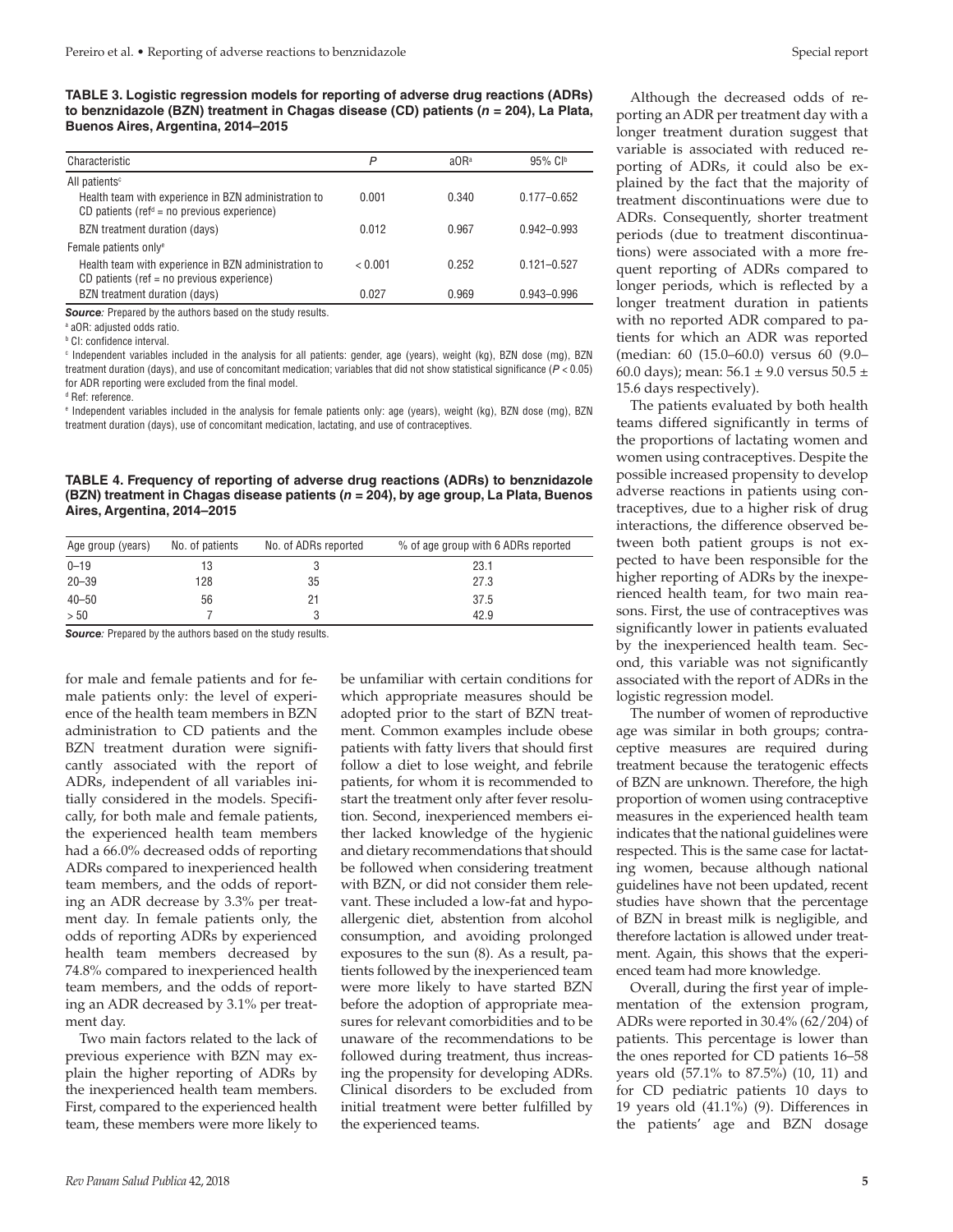Special report **Pereiro et al. • Reporting of adverse reactions to benznidazole** 

between this program and the compared studies may explain the lower percentage observed. Similar percentages were reported by Viotti et al. (2009) in CD patients 9–66 years old (30.0%) and 30–50 years old (33.0%), although these studies considered a shorter treatment period compared to this program (30 versus 60 days respectively) (18).

The increase of ADR reporting frequency by age group (Table 4) is in accordance with the literature data showing that the incidence of BZN ADRs increases with age (6, 9, 19). The highest frequency in this study was reported in patients older than 50 years (42.9%), an age group for which it has been suggested that the risk of drug toxicity during anti-trypanosomal treatment may be higher compared to younger adults (6).

Another noteworthy finding was the fact that all treatment discontinuations (nine) occurred in patients followed by the health team with no previous experience. One possible explanation for this result is that experienced members were more likely to recognize the role of antihistamines in the control of BZN-related ADRs and, consequently, to provide patients with instructions for their use. In turn, this would have improved ADR control in patients followed by the experienced team and reduced treatment discontinuations. In addition, the lack of experience with BZN-related ADRs may have led inexperienced members to suspend treatment due to ADRs that did not represent a cause for interruption.

Overall, 2.9% of patients had to discontinue treatment due to ADRs, a lower

- 1. Chagas C. Nova espécie mórbida do homem, produzida por um tripanossomo Trypanosoma cruzi. Braz Med. 1909; XXIII:16.
- 2. Chagas C. Nova tripanossomíase humana: estudos sobre a morfologia e o ciclo evolutivo do Schizotrypanum cruzi n. gen., n. sp., agente etiológico de nova entidade mórbida do homem. Mem Inst Oswaldo Cruz. 1909;1(2):159–218.
- 3. Sperandio da Silva GM, Mediano MFF, Alvarenga Americano do Brasil PE, da Costa Chambela M, da Silva JA, de Sousa AS, et al. A clinical adverse drug reaction prediction model for patients with chagas disease treated with benznidazole. Antimicrob Agents Chemother. 2014;58(11):6371–7. doi: 10.1128/AAC.02842-14.
- 4. Marin-Neto JA, Rassi A Jr, Avezum A Jr, Mattos AC, Rassi A, Morillo CA, et al.

percentage than the one reported for CD children 10 days to 19 years old (6.5%) (9) and for CD patients 16–58 years old (9.5% to 25.0%) (10, 11).

The results from this study encourage the authors to recommend medical schools from endemic countries to give more training in CD diagnosis and treatment and to advise health authorities to equip PHCCs with basic technology and well-trained human resources. Most patients in the early onset of the disease could be diagnosed and treated at the primary care level.

Additional research on the influence of experience in BZN administration and the report of ADRs is advised. If, as suggested by these findings, there is an association between the two, the reporting of ADRs should decrease over time as health team members become more experienced. Further studies should aim to confirm this hypothesis.

# **Limitations**

Along with level of experience in BZN administration to CD patients, other variables related to health team members are frequently associated with the reporting of ADRs and may have influenced the likelihood of ADR reporting during this program. These include gender, patient load, and academic background (20, 21). Because information on these variables was not collected in this program, it was not possible to compare the experienced and inexperienced health team members in terms of these features or assess whether they influenced the report of ADRs.

In addition, BZN treatment compliance was not evaluated and may have affected the incidence of ADRs.

### **Conclusions**

The level of experience in BZN administration to CD patients is significantly associated with the report of ADRs to treatment: health team members with no previous experience tend to report more ADRs. Reporting of ADRs also increases with patient age, regardless of health provider experience. Most patients with early-onset CD could be diagnosed and treated in primary care settings. Health authorities should ensure PHCCs have personnel experienced in BZN administration, and medical schools in endemic countries should increase training in CD diagnosis and treatment.

**Acknowledgments.** The authors thank the authorities from the Secretary of Health of La Plata (Buenos Aires Province) for allowing them to review and analyze medical records of patients followed in their centers, and all of the health team members for their collaboration.

**Funding.** This study was supported by Fundación Mundo Sano (Buenos Aires).

# **Conflicts of interest.** None.

**Disclaimer.** Authors hold sole responsibility for the views expressed in the manuscript, which may not necessarily reflect the opinion or policy of the *RPSP/ PAJPH* or the Pan American Health Organization (PAHO).

# **REFERENCES**

The BENEFIT trial: testing the hypothesis that trypanocidal therapy is beneficial for patients with chronic Chagas heart disease. Mem Inst Oswaldo Cruz. 2009; 104 Suppl 1:319–24. doi: 10.1590/S0074- 02762009000900042.

- 5. Pan American Health Organization. Estimación cuantitativa de la enfermedad de Chagas en las Américas. Washington: PAHO; 2016. Available from: [http://](http://docplayer.es/12058322-Estimacion-cuantitativa-de-la-enfermedad-de-chagas-en-las-americas.html) [docplayer.es/12058322-Estimacion-cuan](http://docplayer.es/12058322-Estimacion-cuantitativa-de-la-enfermedad-de-chagas-en-las-americas.html)[titativa-de-la-enfermedad-de-chagas](http://docplayer.es/12058322-Estimacion-cuantitativa-de-la-enfermedad-de-chagas-en-las-americas.html)[en-las-americas.html](http://docplayer.es/12058322-Estimacion-cuantitativa-de-la-enfermedad-de-chagas-en-las-americas.html) Accessed on 21 September 2016.
- 6. Bern C, Montgomery SP, Herwaldt BL, Rassi A Jr, Marin-Neto JA, Dantas RO, et al. Evaluation and treatment of chagas disease in the United States: a systematic review. JAMA. 2007;298(18):2171–81. doi: 10.1001/jama.298.18.2171.
- 7. Pinazo MJ, Guerrero L, Posada E, Rodríguez E, Soy D, Gascon J. Benznidazole-related adverse drug reactions and their relationship to serum drug concentrations in patients with chronic chagas disease. Antimicrob Agents Chemother. 2013;57(1):390–5. doi: 10.1128/ AAC.01401-12.
- 8. Ministerio de Salud (AR). Guías para la atención al paciente infectado con Trypanosoma cruzi (enfermedad de Chagas). Buenos Aires: MSAL; 2012. Available from: [http://www.fac.org.ar/](http://www.fac.org.ar/neuquen/cientifica/Guias_chagas_2012.pdf) [neuquen/cientifica/Guias\\_chagas\\_2012.pdf](http://www.fac.org.ar/neuquen/cientifica/Guias_chagas_2012.pdf)
- 9. Altcheh J, Moscatelli G, Moroni S, Garcia-Bournissen F, Freilij H. Adverse events after the use of benznidazole in infants and children with Chagas disease. Pediatrics. 2011;127(1):e212–8. doi: 10.1542/peds. 2010-1172.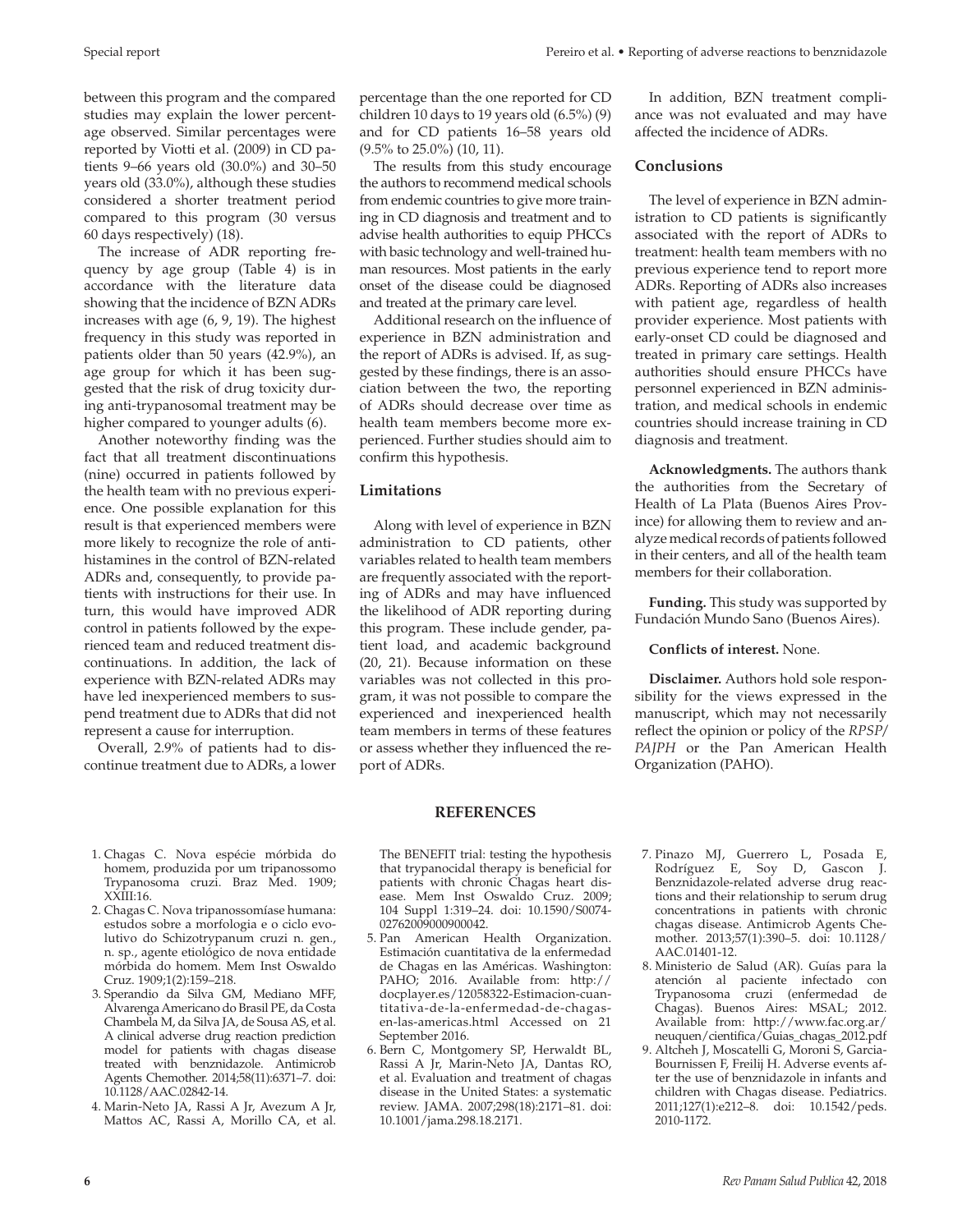- 10. Pinazo MJ, Muñoz J, Posada E, López-Chejade P, Gállego M, Ayala E, et al. Tolerance of benznidazole in treatment of Chagas' disease in adults. Antimicrob Agents Chemother. 2010;54(11):4896–9. doi: 10.1128/AAC.00537-10.
- 11. de Pontes VM, Souza Júnior AS, Cruz FM, Coelho HL, Dias AT, et al. Reações adversas em pacientes com doença de Chagas tratados com benzonidazol, no Estado do Ceará. Rev Soc Bras Med Trop. 2010;43(2):182–7. doi: 10.1590/S0037- 86822010000200015.
- 12. Rassi A Jr, Rassi A, Marcondes de Rezende J. American trypanosomiasis (Chagas disease). Infect Dis Clin North Am. 2012; 26(2):275–91. doi: 10.1016/j.idc.2012.03.002.
- 13. Rassi A Jr, Rassi A, Marin-Neto JA. Chagas disease. Lancet. 2010;375(9723):1388–402. doi: 10.1016/S0140-6736(10)60061-X.
- 14. Angheben A, Giaconi E, Menconi M, Casazza G, Najajreh M, Anselmi M, et al. Reactivation of Chagas disease after a bone marrow transplant in Italy: first case report. Blood Transfus. 2012;10(4):542–4. doi: 10.2450/2012.0015-12.
- 15. Lenardòn M, Orsini P, Chopita M, Ramos P, Cruz A, Crivaro F, et al. Chagas in a nonendemic area: first level health care. Lights and shadows. PEAH – Policies for Equitable Access to Health [Internet]. Available from: [http://www.peah.it/2014/](http://www.peah.it/2014/11/chagas-in-a-non-endemic-area-first-level-health-care-lights-and-shadows/) [11/chagas-in-a-non-endemic-area-first](http://www.peah.it/2014/11/chagas-in-a-non-endemic-area-first-level-health-care-lights-and-shadows/)[level-health-care-lights-and-shadows/](http://www.peah.it/2014/11/chagas-in-a-non-endemic-area-first-level-health-care-lights-and-shadows/) Accessed on 29 September 2016.
- 16. Bulla D, Luquetti A, Sánchez M, Estani SS, Salvatella R. Decálogo básico de la atención de la enfermedad de Chagas a nivel primario. Rev Chil Infectol. 2014;31(5):588–9. doi: 10.4067/S0716-10182014000500011.
- 17. Ministerio de Salud (AR). Guía para investigaciones en salud humana. Edición 2011. Buenos Aires: MSAL; 2011. Available from: [http://www.msal.gov.ar/dis/wp-content/](http://www.msal.gov.ar/dis/wp-content/uploads/sites/11/2016/06/Guia_en_baja.pdf) [uploads/sites/11/2016/06/Guia\\_en\\_](http://www.msal.gov.ar/dis/wp-content/uploads/sites/11/2016/06/Guia_en_baja.pdf) [baja.pdf](http://www.msal.gov.ar/dis/wp-content/uploads/sites/11/2016/06/Guia_en_baja.pdf)
- 18. Viotti R, Vigliano C, Lococo B, Alvarez MG, Petti M, Bertocchi G, et al. Side effects of benznidazole as treatment in chronic Chagas disease: fears and realities. Expert Rev Anti Infect Ther. 2009;7(2):157–63. doi: 10.1586/14787210.7.2.157.
- 19. Forsyth CJ, Hernandez S, Olmedo W, Abuhamidah A, Traina MI, Sanchez DR, et al. Safety profile of nifurtimox for treatment of chagas disease in the United States. Clin Infect Dis. 2016;63(8):1056–62. doi: 10.1093/cid/ciw477.
- 20. Figueiras A, Tato F, Fontaiñas J, Gestal-Otero JJ. Influence of physicians' attitudes on reporting adverse drug events: a casecontrol study. Med Care. 1999;37(8): 809–14.
- 21. Herdeiro MT, Polonia J, Gestal-Otero JJ, Figueiras A. Factors that influence spontaneous reporting of adverse drug reactions: a model centralized in the medical professional. J Eval Clin Pract. 2004;10(4): 483–9. doi.org/10.1111/j.1365-2753.2003. 00456.x.

Manuscript submitted 23 June 2017. Revised version accepted for publication on 23 October 2017.

**Notificación de las reacciones adversas al benznidazol: ¿importa la pericia médica?** 

**RESUMEN** El presente estudio evaluó y comparó el seguimiento y la notificación de reacciones adversas medicamentosas (RAM) en pacientes con enfermedad de Chagas tratados con benznidazol por dos equipos de salud con diferentes niveles de experiencia, mediante el uso de los expedientes médicos de 204 pacientes que participaron en el primer año de un programa de salud pública ampliado para la detección de casos de enfermedad de Chagas y su tratamiento, realizado en los 46 centros de atención primaria de salud del distrito de La Plata (Buenos Aires) en el 2014. Ambos equipos tenían experiencia en la atención de pacientes con enfermedad de Chagas, estaban capacitados en la administración de benznidazol e incluían médicos experimentados, pero uno de los equipos nunca había usado benznidazol, mientras que el otro tenía tres años de experiencia por su participación en el proyecto piloto del programa. Los pacientes con pruebas serológicas positivas para la enfermedad de Chagas recibieron 5 mg/kg/día de benznidazol durante 60 días. La mediana de edad de los pacientes era de 35 años y 84,3% eran mujeres. Hubo una diferencia estadísticamente significativa entre el número de reacciones adversas medicamentosas notificadas por el equipo de salud experimentado y el equipo sin experiencia (18 y 44, respectivamente; *P*<0.001). Tanto la experiencia de los equipos de salud en la administración de benznidazol a los pacientes con enfermedad de Chagas como la duración del tratamiento se asociaron significativamente con la notificación de reacciones adversas medicamentosas (razones de posibilidades ajustadas, 0,340; intervalo de confianza de 95% [IC]: 0,177–0,652; y 0,967, IC: 0,942–0,993, respectivamente). La notificación de reacciones adversas medicamentosas aumentó a mayor edad de los pacientes; la frecuencia máxima (42,9%) se observó en las personas mayores de 50 años. Todas las interrupciones del tratamiento (nueve) fueron en pacientes atendidos por el equipo de salud sin experiencia. El nivel de experiencia en la administración de benznidazol a los pacientes con enfermedad de Chagas mostró una asociación significativa e inversa con la frecuencia de notificación de reacciones adversas medicamentosas: los miembros del equipo de salud sin experiencia tendieron a notificar más reacciones.

**Palabras clave** Enfermedad de Chagas; atención primaria de salud; efectos colaterales y reacciones adversas relacionados con medicamentos; salud pública; Argentina; América Latina.